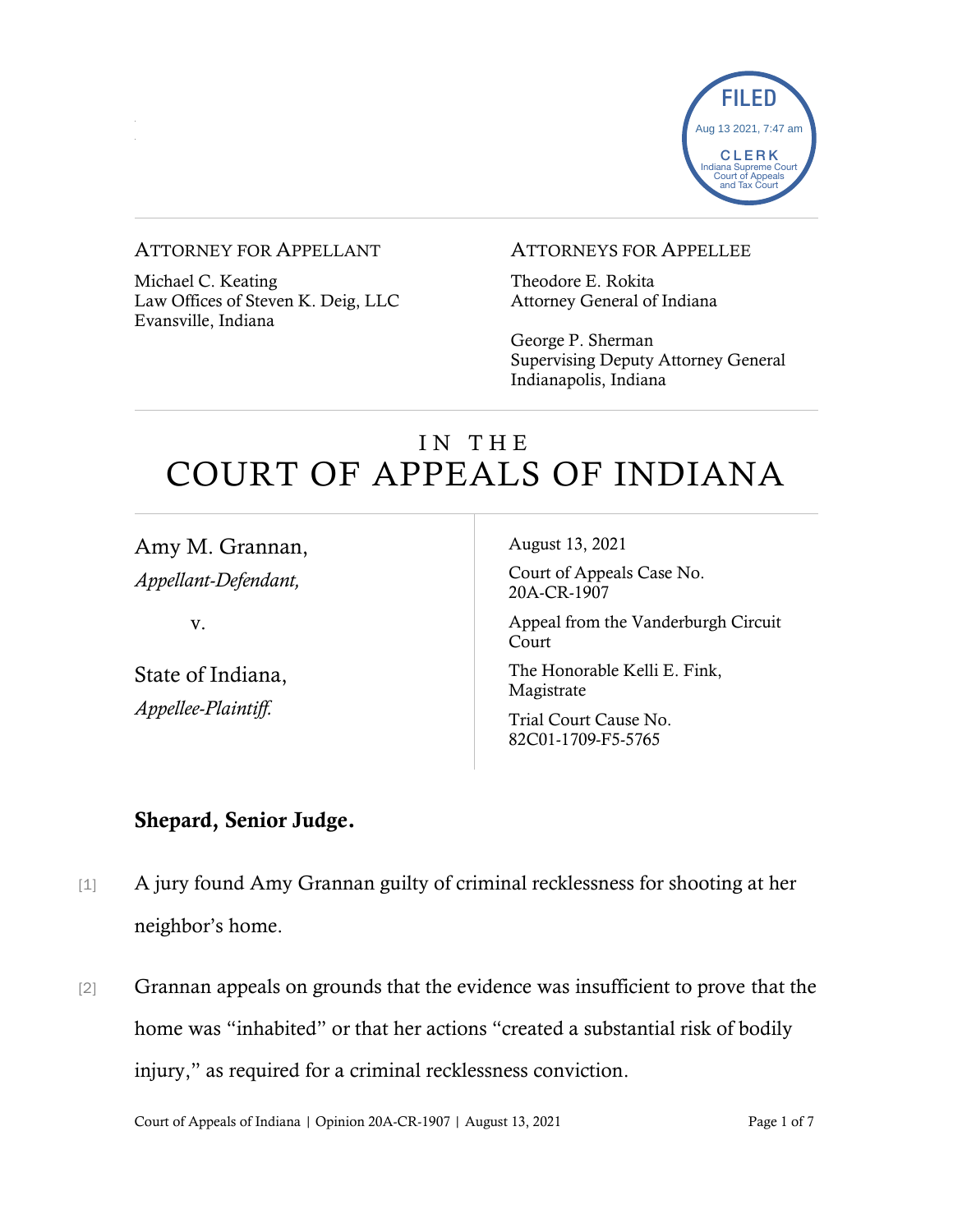[3] We affirm the trial court's judgment.

## Facts and Procedural History

- [4] Emily Blair lived with her two children in a residential area of Evansville. Grannan was her neighbor. The rear of Grannan's home faced the north side of Blair's home. Grannan's backyard was surrounded by a privacy fence, and Blair's driveway was located between the fence and the north side of Blair's home. Blair and Grannan used to be coworkers and close friends, but they had a falling out in early 2017 and ended all contact.
- [5] On the night of May 2, 2017, Grannan called her friend Matthew McCracken. She was at a restaurant and asked McCracken for a ride home. Grannan had been drinking and was upset. McCracken picked up Grannan and drove her home. They sat on her back porch and talked for forty-five minutes.
- [6] Meanwhile, Blair returned home at around 10 p.m. She saw McCracken's car at Grannan's house. McCracken, who also knew Blair, noticed her arrival. Grannan likewise saw Blair return home. When Blair got out of her car, she heard Grannan and McCracken talking in Grannan's backyard before going into her house. McCracken left soon afterwards and went home.
- [7] An hour later, Blair let her dog out and sat on her back porch, talking with her boyfriend over the phone. At 11:20 p.m., she heard a gunshot coming from Grannan's property. The shot was so close to Blair that her ears were ringing.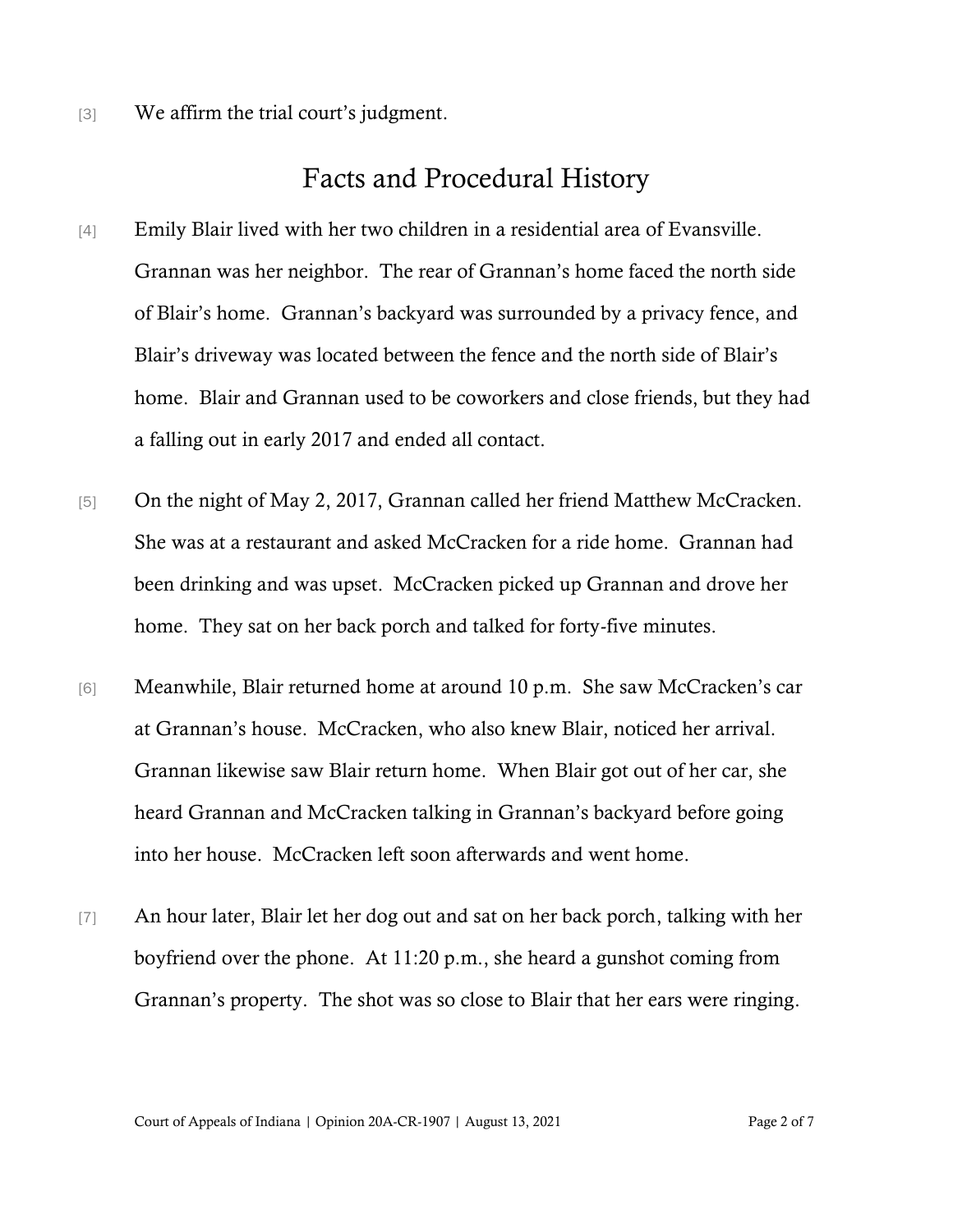- [8] Blair's boyfriend, who was a police officer, heard the shot over the phone. After confirming with Blair that it was a gunshot, he ended their call and contacted officers who were on patrol near Blair's home.
- [9] In the meantime, Blair called McCracken and spoke with him, asking about Grannan's welfare. McCracken told Blair he did not believe Grannan was suicidal but suggested that she call 911.
- [10] Deputies Toopes and Weiss of the Vanderburgh County Sheriff's Department arrived at Blair's house. They examined Blair's yard and house but they did not see anything of note due to the darkness. Next, the deputies spoke with Grannan at her house. She denied hearing a shot but admitted to owning a handgun. The deputies left the scene.
- [11] Two days later, on May 4, Blair noticed a bullet hole in the wall of her bathroom, on the north end of her house. There was a matching bullet hole in the bathroom's south wall. A closet was on the other side of that wall, and Blair found a bullet on the closet's floor. She called 911. Subsequent analysis revealed the bullet came from a nine-millimeter round.
- [12] On May 5, Detective Jason King, who was trained in bullet trajectory analysis, went to Blair's home, where he saw a hole in the siding on the exterior north wall. Using trajectory rods and laser sights, he determined the shot had been fired from on or near Grannan's back porch. Detective King heard the backdoor of Grannan's home open while he was working outside of Blair's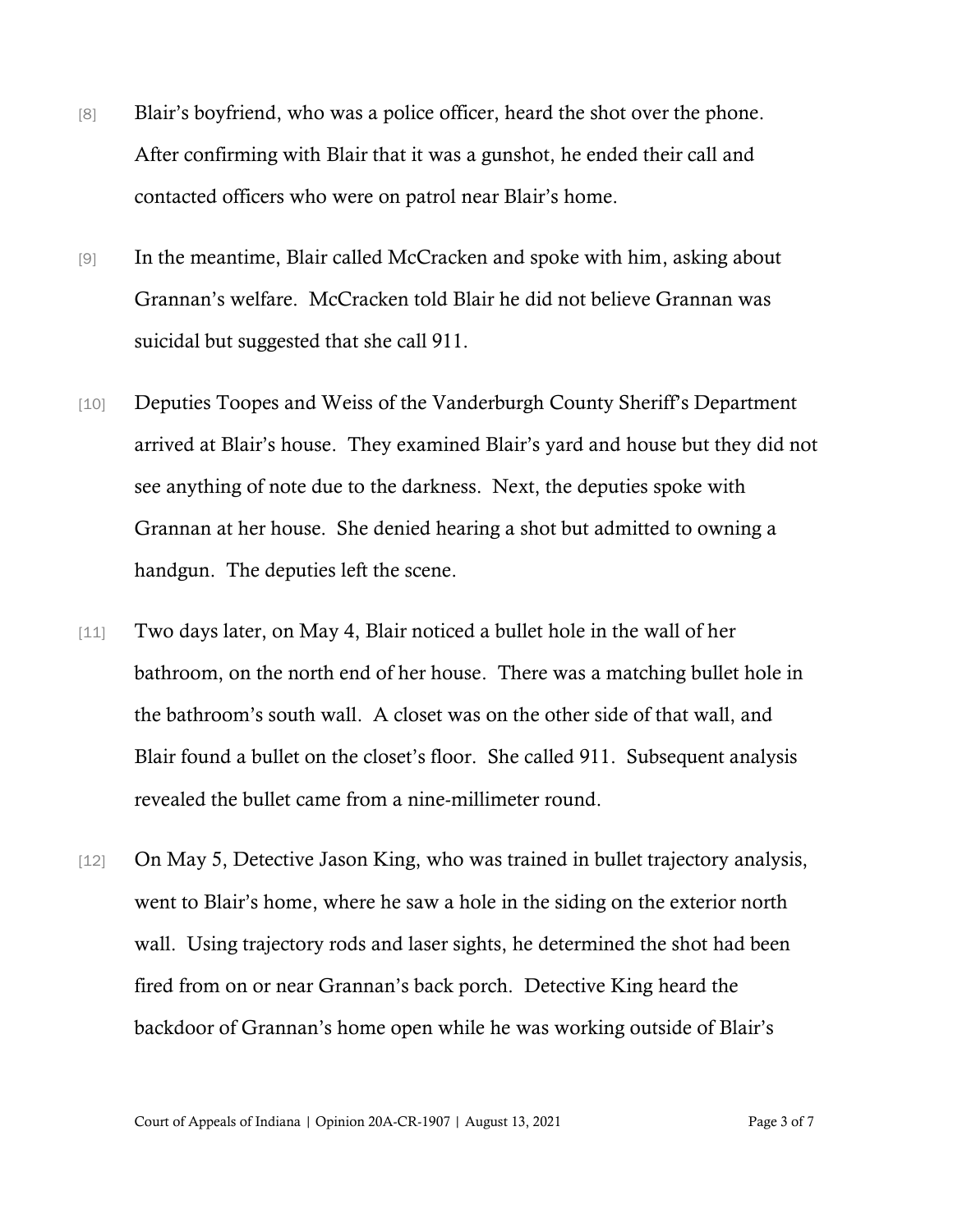home. He and other officers went to Grannan's house, but no one answered the door, although two vehicles were parked on the property.

- [13] King and other officers left to get a search warrant for Grannan's house. When they returned, one of the vehicles, a truck, was gone. Grannan drove up in the truck just as the officers approached her front door. As she got out of her truck, a round of ammunition fell from Grannan's lap onto the ground. She picked up the round and threw it back in her truck.
- [14] The officers explained why they were there, and Grannan initially denied owning a gun. She then said that she had owned a handgun, but it had been stolen. Grannan showed them a closet in her master bedroom where she had kept the handgun. Detective King asked if she had any ammunition, and she claimed "it must have been taken with the gun." Tr. Vol. II, p. 120. Grannan had not reported the gun as stolen.
- [15] The officers did not find a gun in Grannan's house, but they found a gun sight that was designed for use with a handgun, along with a proof of purchase document stating that Grannan had bought a nine-millimeter Smith & Wesson handgun. They next searched her truck, where they found a box of ninemillimeter ammunition and a gun lock. Detective King asked Grannan about the ammunition, and she denied knowing anything about it. An analyst later compared the ammunition with the bullet that Blair found in her closet and determined they were "very similar." *Id.* at 169.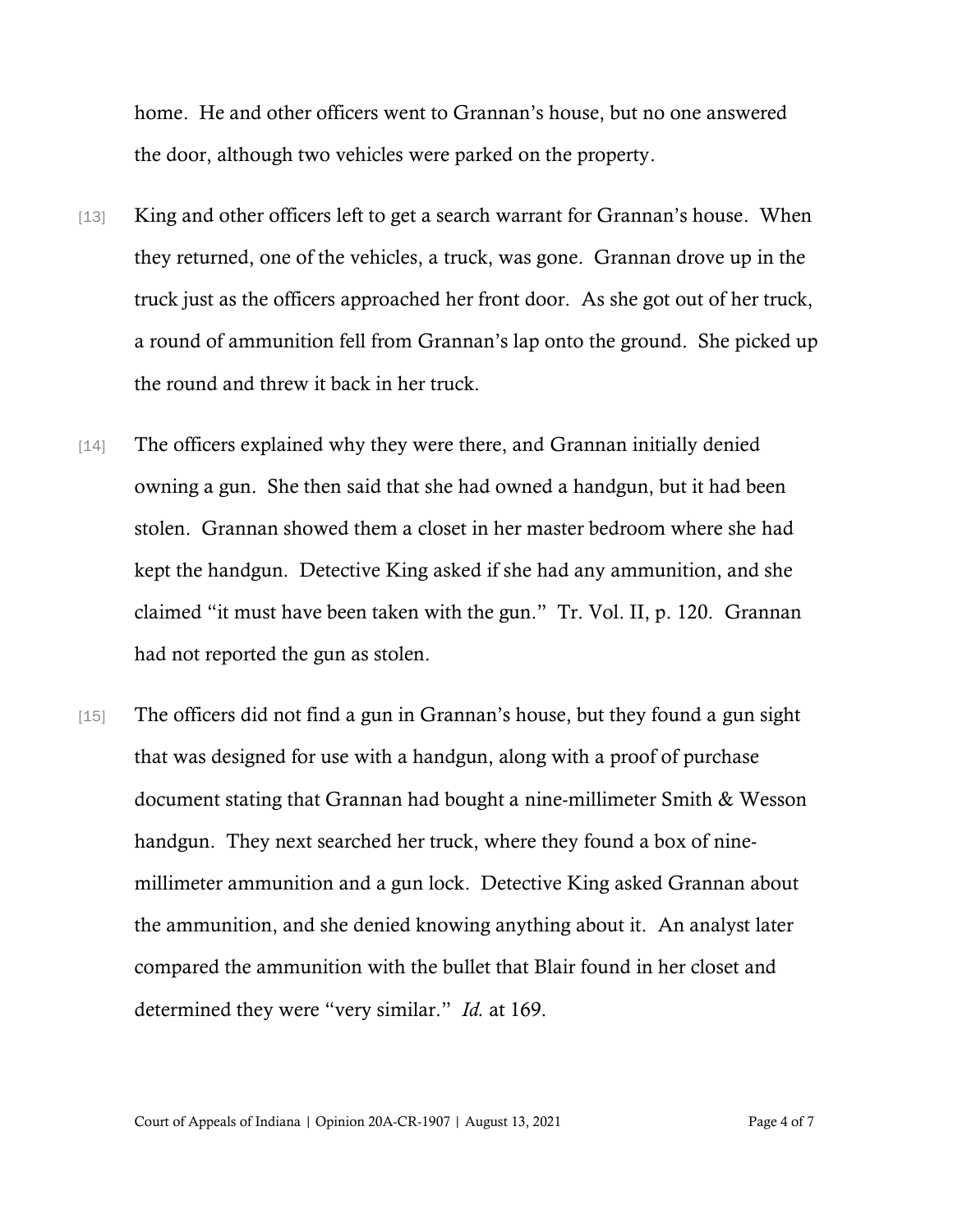- [16] On May 8, Charles Wayman found a handgun in his yard while mowing the grass. It was on the ground, twenty-five feet from the nearest road and eight to ten feet away from a small lake on his property. Wayman turned it over to a sheriff's deputy. Wayman's property is approximately 1.2 miles from Grannan's house. The handgun was a nine-millimeter Smith & Wesson, and its serial number matched the number on the proof of purchase form officers had found in Grannan's home. An analyst later test-fired the gun and determined that it had fired the bullet that Blair found in her house.
- [17] The State charged Grannan with criminal recklessness as a Level 5 felony.<sup>1</sup> A jury determined she was guilty, and the trial court imposed a sentence.<sup>2</sup> This appeal followed.

## Discussion and Decision

[18] To obtain a conviction of Level 5 felony criminal recklessness, the State was required to prove beyond a reasonable doubt that Grannan: (1) recklessly, knowingly, or intentionally (2) created a substantial risk of bodily injury (3) to another (4) by shooting a firearm into an inhabited dwelling or other building where people are likely to gather. *See* Ind. Code § 35-42-2-2.

 $1$  Ind. Code § 35-42-2-2 (2014).

<sup>&</sup>lt;sup>2</sup> The trial court sentenced Grannan to two years, with thirty days executed and the remainder to be served on a mixture of work release and probation.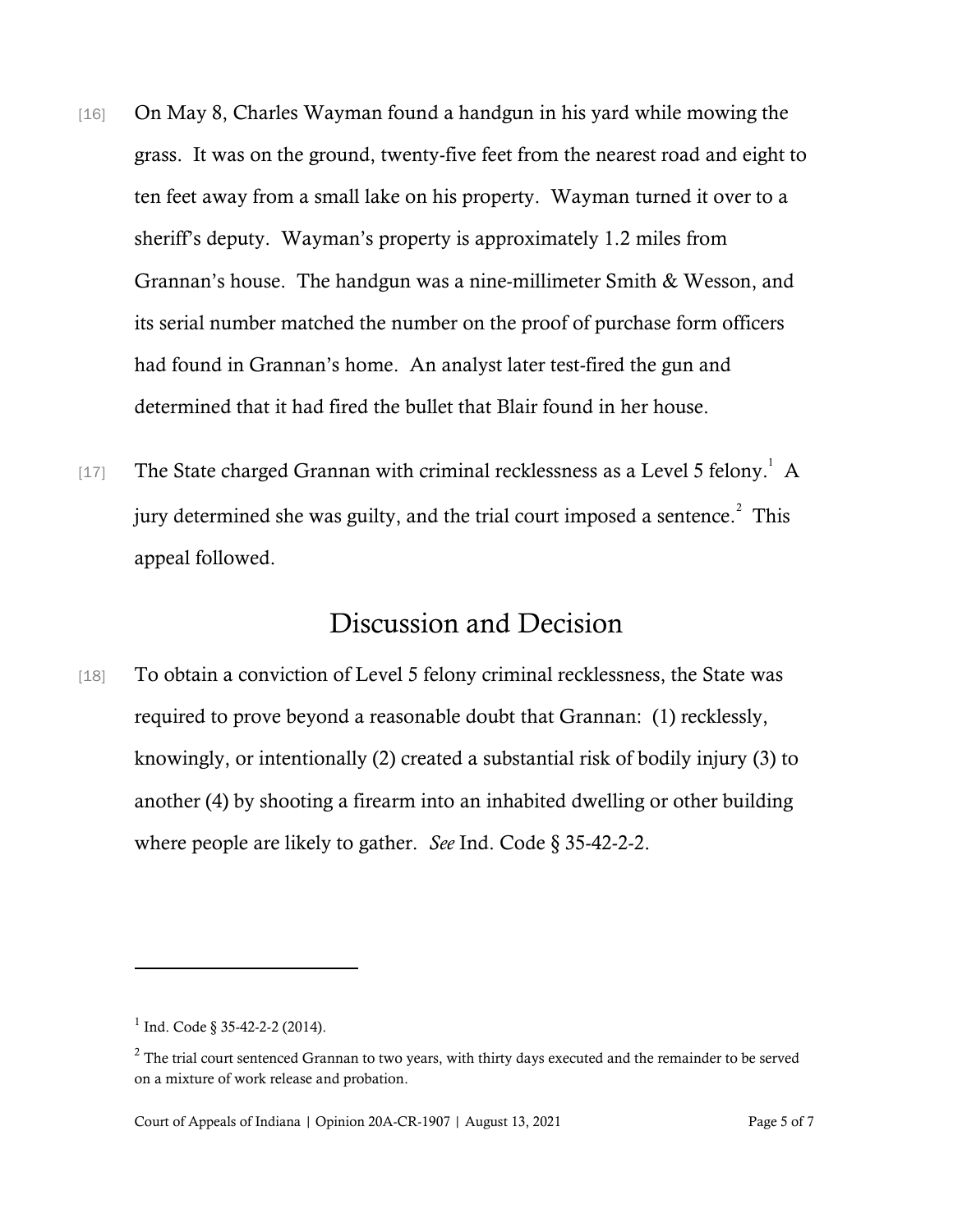- [19] Grannan claims her conduct does not fall within the purview of the offense of criminal recklessness because Blair's home was not inhabited when she fired the shot, as Blair was on her back porch and there is no evidence her children were home. We disagree. The plain language of the statute also applies to a building "where people are likely to gather," and Blair's home fits this definition. *See Tipton v. State*, 981 N.E.2d 103 (Ind. Ct. App. 2012) (affirming criminal recklessness conviction; offense applied to Tipton's act of firing a shot into a house, even though the owners were not inside at the time), *trans. denied*.
- [20] Next, Grannan argues there is insufficient evidence that she created a substantial risk of bodily injury. We do not reweigh the evidence or judge the credibility of the witnesses when reviewing a sufficiency claim. *Gleason v. State*, 965 N.E.2d 702 (Ind. Ct. App. 2012). We instead consider only the evidence most favorable to the verdict and the reasonable inferences drawn therefrom. *Id.* Reversal is appropriate only when a reasonable trier of fact would not be able to form inferences as to each material element of the offense. *Id.*
- [21] Grannan shot at the house in which Blair and her two children lived. Grannan later admitted that she knew Blair had returned home.<sup>3</sup> This evidence is sufficient to establish that Grannan's act posed a substantial risk of bodily injury. See *Woods v. State*, 768 N.E.2d 1024 (Ind. Ct. App. 2002) (affirming conviction for felony criminal recklessness; Woods created a substantial risk of

<sup>3</sup> The record does not indicate whether Grannan knew Blair was on her back porch when she shot at Blair's house.